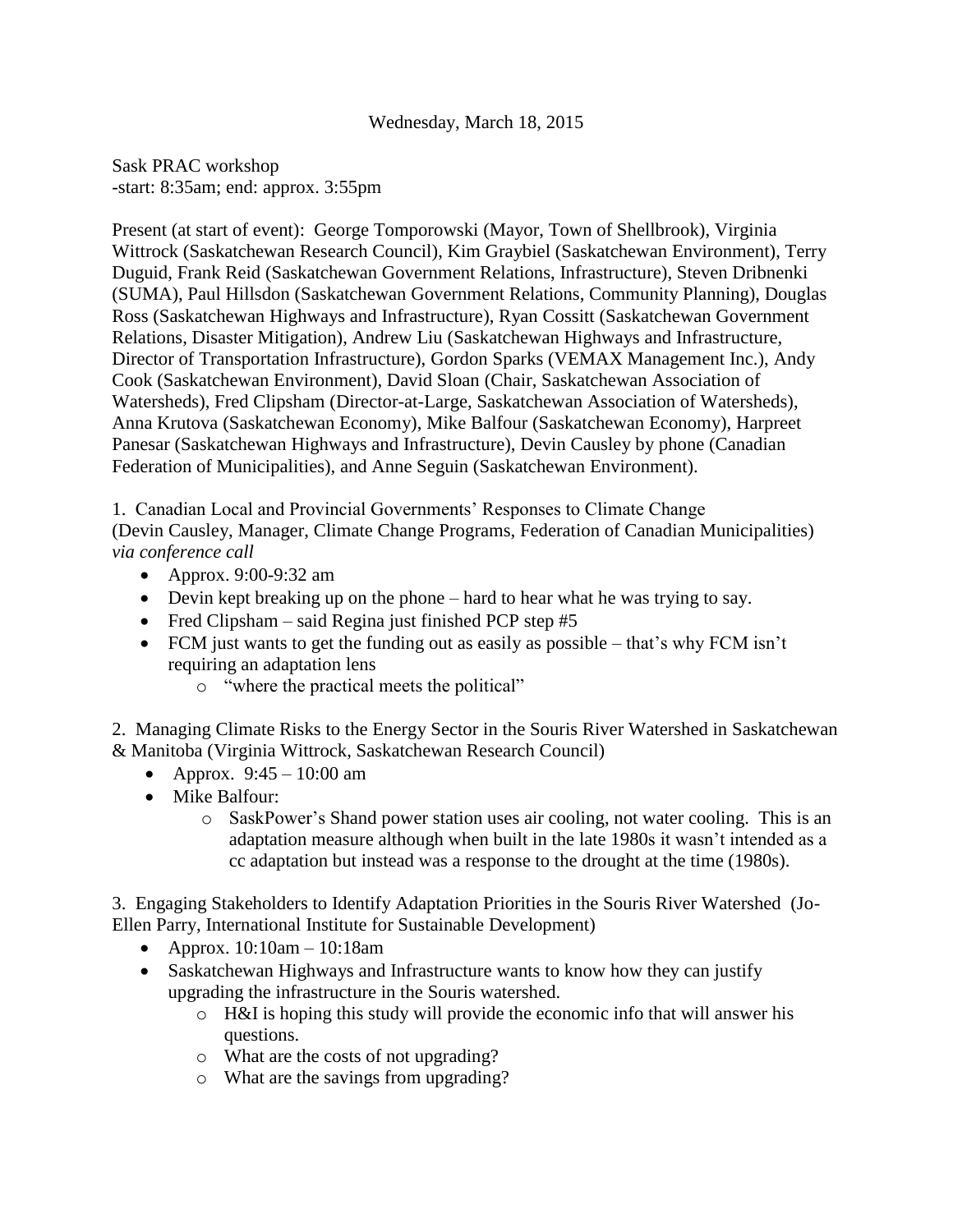- -Virginia and Jo-Ellen: This might be captured qualitatively in the interviews.
- Kim Graybiel: The oil and gas companies are reluctant to provide their economic information due to the competitive nature of the industry.
- Gordon: Because of the fluctuating price of oil, some wells are shut in so without being able to predict this you can't predict how long the road will be used and, therefore, you can't tell if upgrading the infrastructure is worth the cost.
- **Mike Balfour:** The oil industry isn't homogeneous because there's both heavy oil and lighter oil (e.g., the Bakken).
- Gordon: Also need to think about bridges in rural areas. Do they all need to be upgraded? An integrated approach is needed.
- Ryan Cossitt: No adaptation screen is used when evaluating applications for funding that's distributed by his shop.
- Gordon: Other jurisdictions around the world have guidelines and standards on asset management. ISO 55000 (an international standard for asset management) provides helpful high level guidance, e.g., defining terms.

--Break--

4. Climate Change Impacts to the Oil and Gas Sector in Saskatchewan and Western Canada – How Are We Preparing? (Al Wiensczyk, Trout Creek Collaborative Solutions) *via conference call*

- Approx: 11:02-11:30 am
- Had 28(?) survey questions and 9 questions on demographics
- Focus groups or workshops were felt to be more effective in engaging people and eliciting information from them than was an on-line survey because often respondents felt they needed to consult with their colleagues before formulating a response.
- No information on what specific government policies are perceived to be barriers to adaptation planning
- SK wasn't perceived to have government policies that are barriers to cc adaptation.
- Had only a 15 per cent response rate to the survey.
- He didn't provide any examples of climate change adaptation to respondents and as possibly not all respondents knew what "adaptation" meant, that may have affected responses providing to the survey.
- The survey was done in March 2014; therefore, low oil prices were not an issue at that time.

6. Saskatchewan Experience Addressing Climate Risks in Asset Management Planning (Gordon Sparks, VEMAX Management Inc.)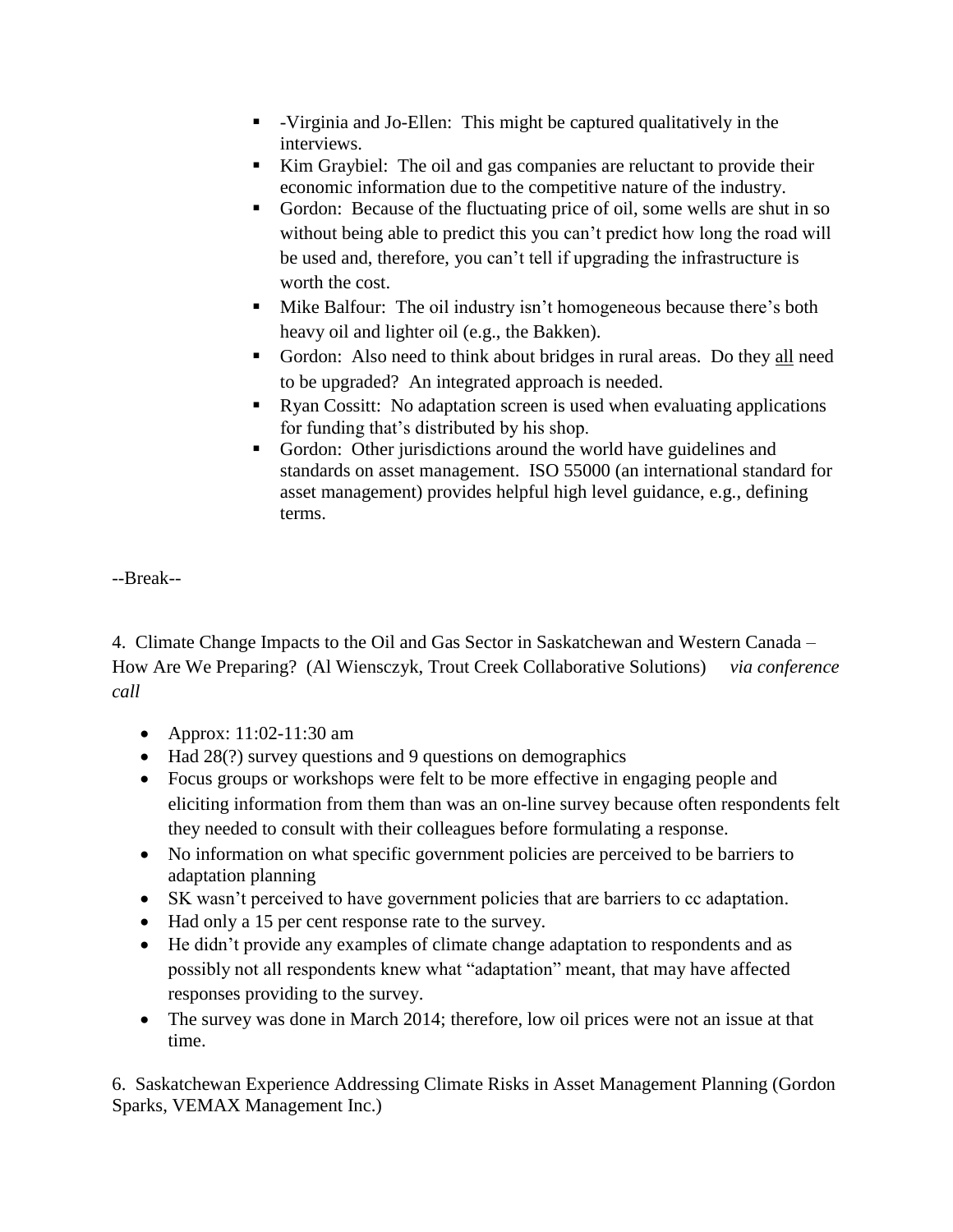- Approx.  $11:45$ am  $12:10$ pm.
- $\bullet$  AMP = asset management plan
- We don't need to rediscover the wheel.
- Need to work at the grassroots level.

--Lunch--

7. Reducing the Vulnerability of Municipal Infrastructure to Extreme Weather Events (George Tomporowski, Mayor, Town of Shellbrook)

- Steven from SUMA:
	- o Fiscal constraints
	- o Political perspective, i.e., conditions on spending
	- o Wrt asset management: What tool to use? Need to define asset management.
	- o Where is the funding to replace/adapt infrastructure?
- 8. Roundtable Discussion
	- NAMs workshop:
		- o Costs approx. \$5K to attend.
		- o Gordon said no one who's attended said it wasn't good value for money
	- -Fred:
		- o Who/what is providing communities with the information they'll need going forward, e.g., what size culvert should they use.
		- o Suggested Virginia and Jo-Ellen extract examples in the Souris project survey.
		- o -Resiliency is about "software" e.g. planning, a mindset to action preparation for climate change.
		- o -? is about "hardware".
		- o Water Security Agency (WSA):
			- **Are extremely under-resourced**
			- $\blacksquare$  Thus they are incapable of keeping up they're still dealing with 2011 events, never mind doing planning.
		- o What were the outcomes from last year's Saskatchewan PRAC workshop? How can we move infrastructure planning/adaptation along?
			- At today's meeting the following from last year's meeting should have been available: minutes/list of action items/work identified.
				- This needs to be done in order to move the work forward expeditiously.
	- Kim's takeaways from today:
		- o All stakeholders, including SARM and WSA and all those around the table, need to be engaged.
		- o We are using the limited resources that we have in doing the Souris project.